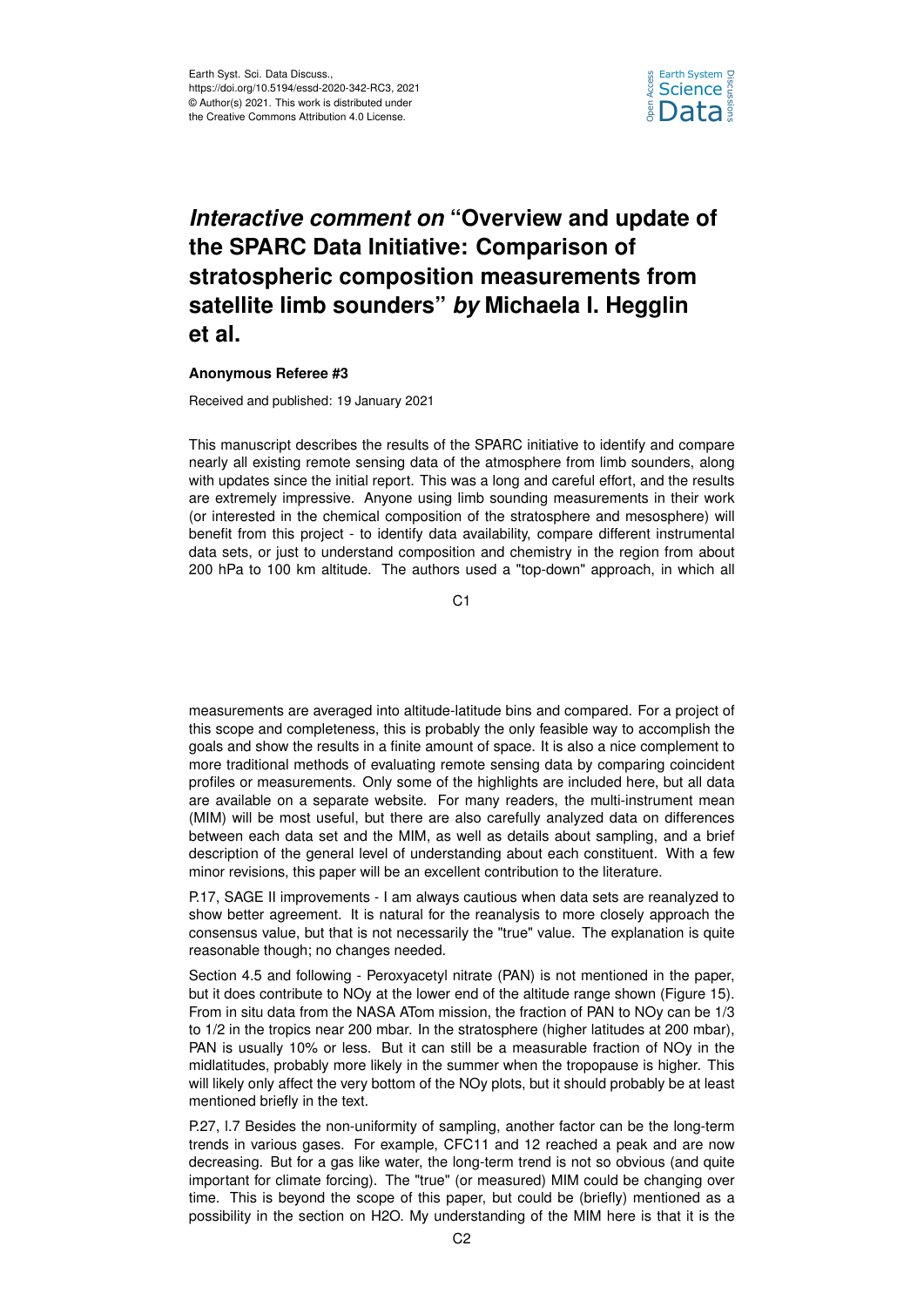average over the duration of the measurements, and does not change with time. If that is not correct, then I missed it in the text.

Some further, more specific comments:

P.1, l.8 It is difficult to separate "long-lived trace gases" and "transport tracers". There is considerable overlap. Just an observation; no changes needed in the text.

P.2, l.2 "nitrogens"? Maybe "nitrogen-containing species"

l.7 add comma after "climatologies" (if "which" refers back to "approach").

l.12 "intended summary"

P.3, l. 25, I was initially confused why TES did not appear here, but was on the list on P.2, l.6. It is explained on P.5, and is fine; no changes needed.

l.27 At some point NOx and NOy should probably be defined, although almost everyone knows what they are. I was curious how NOy would be handled, since it's hard to measure all components of NOy with limb sounding. Defining them later in the paper is OK; see comment above about components of NOy in the troposphere.

l.33, "data are"

P.4, l.29 "its" instead of "the above" (since I don't see any disadvantages listed above)

P.5, l.4, "JGR - Atmospheres"

P.6, l.5 vs. l.17, dates include S3/ISS or not?

P.8, l.12, "98.55 S"? Maybe drop the "S"?

l.22, "on board Envisat"

P.10, l.29 perhaps something like "demonstration of ultrasensitive sub-mm limb emission observations..." And I don't think 4 K should be hyphenated.

P.13, l.8, not sure why "roughly-uniform" is hyphenated. Or why "generally" and

C3

"roughly" are both used together. Perhaps "is roughly uniform with respect to longitude".

l.17 "can be found"

P.14,l.17 Where can this second summary be found? In SPARC 2017?

P.15,l.25 "spectroscopic"

l.30, I don't think that MS and US have been defined.

P.16,l.28, What is the "LM"? OK, it's all in Table 4 (I missed the reference to it on P.12, l.7). But would it be worthwhile to include the stratopause in a figure somewhere too (like the top panel of Figure 4, where it won't get in the way too much)? Maybe not. It was not obvious to me whether the boundary between the US and LM is simply taken as an altitude or pressure level, or whether it has latitudinal structure (or varies with month). Not an important point, and I may have missed a description of this - fine as long as it is clear to an interested reader. (If needed, you could probably put any explanations in the Table 4 caption.)

l.33, "carbon dioxide and other anthropogenically emitted greenhouse gases" or something like that. And maybe combine the next two sentences as "H2O is also a key constituent in atmospheric chemistry as a source gas of the hydroxyl radical..."

P.18, l.15 Does USLM mean "upper stratosphere and lower mesosphere"?

P.19, l.27 Need to edit this sentence - something like "a somewhat patchier difference field, however, it provides supporting evidence..." or "a somewhat patchier difference field, however, which provides supporting evidence..." or "a somewhat patchier difference field, however, providing supporting evidence..." I'm not sure I follow the logic in this sentence.

l.33 I assume that "overlap year" describes when all three instruments were reporting data. Also, "confirms the results described here"